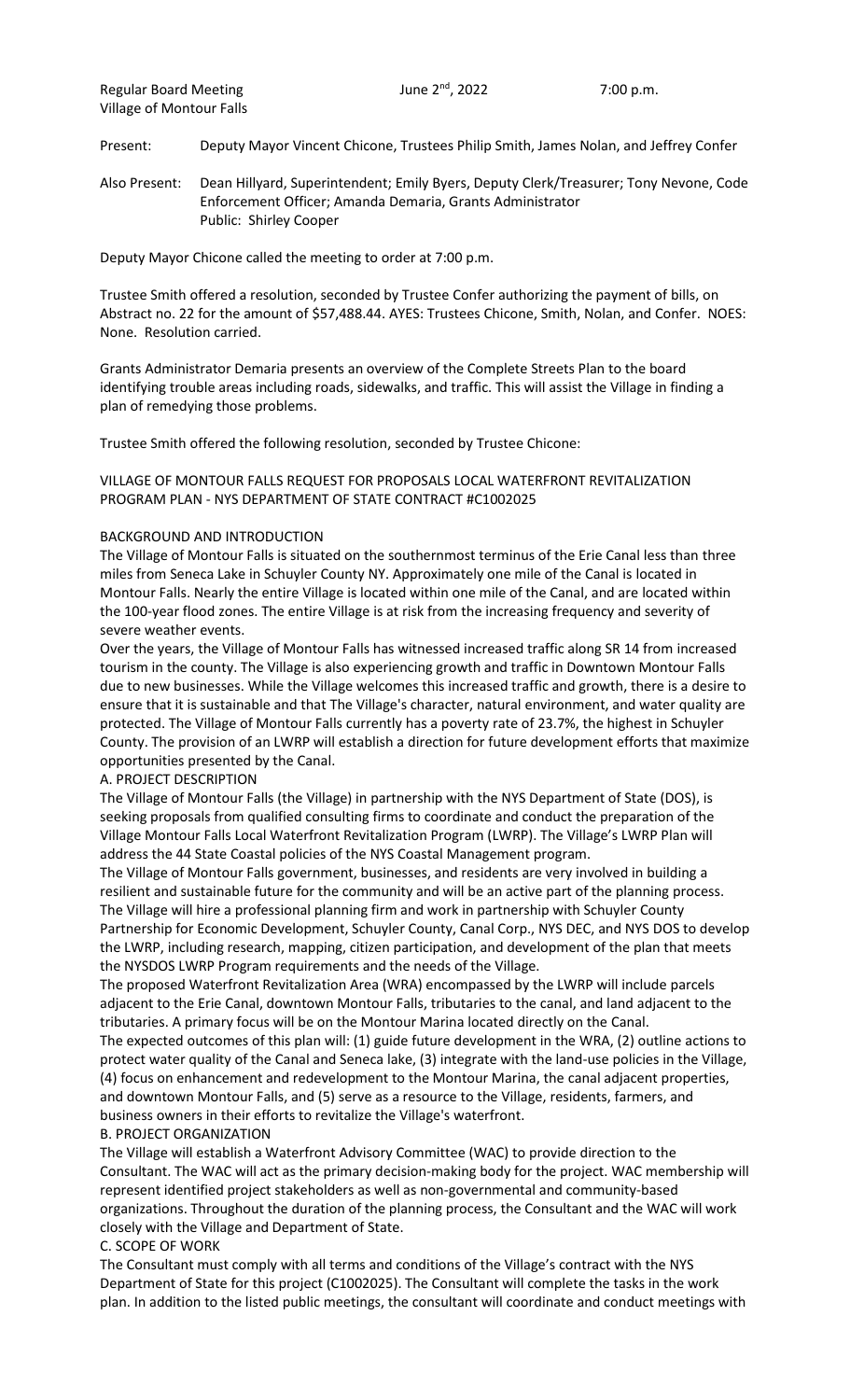the WAC. The timeline of this project is limited by the DOS contract for the EPF LWRP grant funding this project. It is expected that a first version of the complete draft LWRP will be completed within 27 months. The delivery of a revised and complete draft ready for the initiation of the 60-day review by State and federal agencies is expected to happen within 33 months from the initiation of the planning effort. The finalization of the LWRP amendment and associated local approval process is expected to be completed within 37 months. The Consultant must integrate in the timeline included in the proposal the time necessary for DOS reviews of different versions of the draft LWRP amendment, the time necessary for the DOS processing and posting of the draft LWRP for the 60-day review process, and the time necessary for DOS review and processing of comments received from State and federal agencies during the 60-day review. The fixed five-year term of the LWRP Master Contract with the Village of Montour Falls is 06/1/2022 – 05/31/2027. Montour Falls is committed to completing this plan well ahead of this deadline.

#### D. BUDGET

The budget for the Montour Falls LWRP is \$104,750.00. Of this amount, \$78,562 is an EPF LWRP Grant from the NYS Department of State and \$26,188 is the required local match provided by the Village of Montour Falls. This is the budget for the entirety of the project including the consultant, Village support, and Grant management.

E. PROPOSAL SUBMISSION REQUIREMENTS

In order to assist the Village with the evaluation of proposals that are received, each proposal shall use the following format:

1. Statement of Qualifications – a brief description of the firm, or team of firms submitting the proposal including: full business name, legal status (corporate, partnership or sole proprietor), number and type of employees, specialties and longevity. List similar projects, the specific personnel that worked on them and a list of personnel assigned to work on this project. For past projects, include the name and client, year the project was completed, the budget amount and a telephone number for a contact person with direct knowledge of the project and the tasks performed.

2. Project Team Members (Curriculum Vitae) – List any specialties and/or strengths that make the consultant and the personnel assigned to this project uniquely suited to performance of the work outlined in this RFP. This should include a listing of each individual's relevant project experience with regard to the tasks they would perform as part of this project. Provide an organizational chart of the employees assigned to work on this project, including the Project Manager. The Project Manager shall serve as the main point of contact for the Village.

3. Project Schedule and Details – The Consultant shall provide a detailed proposed project schedule, including start and completion dates for each task outlined in Section H, Project Components. This should also include a detailed description of the proposed approach, scope of services, and timeline to complete each task. If available, the Village will provide copies of plans, regulations, maps, information regarding infrastructure and any other studies relevant to the project.

4. Cost and Payment Schedule – All invoices shall specify the name and title of Consultant staff providing services, and details as to the services provided. Further, each invoice shall be referenced to the specific work scope item identified in Section H – Project Components, or as otherwise specified in the contract for services between the Consultant and the Village and shall include a calculation of the percentage of work completed for each task. A total, not-to-exceed dollar value for any reimbursable expenses associated with each individual work scope item must be specified, including the rate for all expenses (mileage, printing, etc.).

5. MWBE Requirements – Pursuant to NYS Executive Law Article 15-A and 5NYCRR Parts 142-144, for the purposes of this procurement, the NYS Department of State has established an overall goal of 30 percent for MWBE participation. The specific goals are defined as follows:

 $MBE - 15\% = $11,784.30$ 

 $WBE - 15% = $11,784.30$ 

Total \$23,568.60

Please identify how the MWBE goal will be satisfied.

F. PROPOSAL SUBMISSION

Two (2) paper copies of the submission, as well as one complete submission in PDF format on a USB flash drive are required. Place cost proposals, including reimbursable expenses keyed to each task, in a separate, sealed envelope clearly labeled "Montour Falls LWRP cost proposal". Please place proposals, the envelope containing the cost proposal and the USB flash drive in an envelope or box clearly labeled "Consultant Services Response to Montour Falls LWRP RFP".

Proposals must be sent or delivered to the following:

Emily Byers, Deputy Clerk

Village of Montour Falls

408 W. Main Street

Montour Falls, NY 14865

Proposals will be accepted up until 4 PM on July 29, 2022. SUBMISSIONS SENT VIA FAX, EMAIL OR ANY OTHER FORM OF ELECTRONIC TRANSMISSION WILL BE REJECTED. UNDER NO CIRCUMSTANCES WILL LATE SUBMISSIONS BE ACCEPTED. Questions pertaining to this RFP must be submitted in writing only via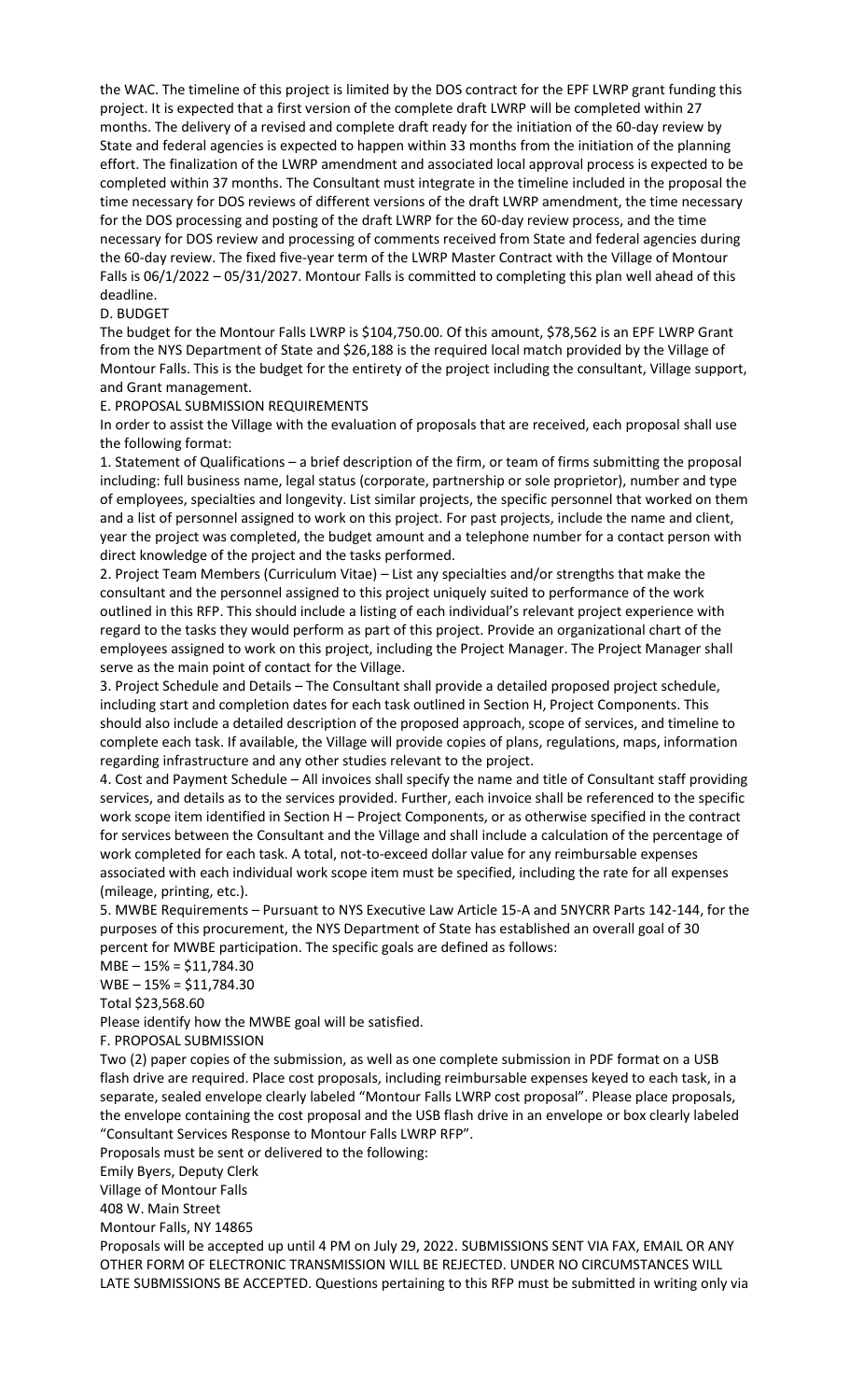email to Emily Byers, Village Deputy Clerk deputyclerk@villageofmontourfalls.com no later than 4 PM on July 8, 2022.

G. REVIEW PROCESS

The Montour Falls Village Board will appoint the WAC to review consultant proposals, establish a short list of qualified consultants, conduct interviews if determined necessary, and recommend a preferred consultant. The WAC will first review the submissions for completeness, eliminating those that do not meet the established submission requirements. Remaining submissions will be evaluated in accordance with the following minimum criteria:

- Quality and completeness of response
- Understanding of and approach to the scope of work
- Experience with assignments of similar size, scope and complexity
- Cost effectiveness
- Qualifications and relevant experience
- References from previous clients
- Ability to complete all tasks on time and within the prescribed budget
- Satisfaction of MWBE requirements

The WAC, after rating and ranking submissions and at its discretion, may elect to conduct interviews with the most qualified firms. Once the selection committee recommends a consultant or team of consultants, the Village will obtain approval from the NYS Department of State before notifying the successful consultant. The Village reserves the right to terminate negotiations concerning scope of work, project approach and project fee if consensus cannot be reached on these items. Under these circumstances, the Village would then enter into negotiations with the consultant or team of consultants ranked second during the proposal review process.

All proposals must thoroughly address the minimum project components below.

# H. PROJECT COMPONENTS

The Village of Montour Fall (Contractor) will complete and adopt a Local Waterfront Revitalization Program. The LWRP Plan will be developed pursuant to the provisions of New York State Executive Law, Article 42 and its implementing regulations, 19NYCRR Parts 600-603. The development of the harbor management component of the LWRP, as set forth in 19 NYCRR Part 603.3, along with guidance on content and how to prepare an LWRP, is further described in the guidance manual prepared by the Office of Planning, Development, and Community Infrastructure. The guidance manual is available online at: https://dos.ny.gov/guidance-manual-preparing-local-waterfront-revitalization-programs Preparation of the LWRP shall, at a minimum, include the following tasks extracted from the NYS Department of State work plan.

# TASK 1: PROJECT MANAGEMENT

The Consultant will work with the Village to develop a comprehensive approach to project management and administration that will monitor tasks, schedule, costs, and submission of deliverables. The Consultant will conduct bi-weekly project management meetings with the Village staff to discuss project progress. In consultation with the Village, the Consultant will prepare a Public Outreach Plan that will outline a strategy and timeline to engage the public and key stakeholders and disseminate project information. Deliverables: Project Management Plan; Public Outreach Plan

TASK 2: PUBLIC & STAKEHOLDER INVOLVEMENT

Inclusive participation is essential to the success of the LWRP. Members of the public and key stakeholders will be given opportunities to be actively involved and provide useful input. The Public and Stakeholder Involvement meetings and methods will be determined in consultation with the Village during the Project Management task. A minimum of three Public Information Meetings will be held during the Planning Process.

The Consultant will prepare meeting materials (maps, presentations) for public and stakeholder meetings and incorporate the input received into the LWRP, and specifically into the Statement of Goals and Objectives section of the LWRP. This will include:

● Public and key stakeholder meeting to review data and develop a Statement of Goals and Objectives

● Follow-up public and key stakeholder meeting to review development of proposed land and water uses and potential project opportunities

At the conclusion of the project, the Consultant will prepare a memorandum summarizing the input received. pending final corporate approval. Deliverables: Public Involvement Summary Memorandum (at project conclusion); Statement of Goals and Objectives

TASK 3: EXISTING CONDITIONS AND DATA REVIEW

The Consultant will compile available data, information, and analysis on existing conditions both locally and regionally, looking beyond the Village to establish its setting within Schuyler County and the Seneca Lake region. Working with the Village, The Consultant will develop the boundaries of a Waterfront Revitalization Area ("WRA").

Relevant data collected will include: Base-mapping and geographic data (land use, property, environmental, transportation, etc.) available from the state of New York, Schuyler County, Village of Montour Falls, and other relevant sources.

The Consultant will review these materials, conduct site visits, and assess baseline conditions in order to provide an evaluation of existing conditions in the WRA in the form of a comprehensive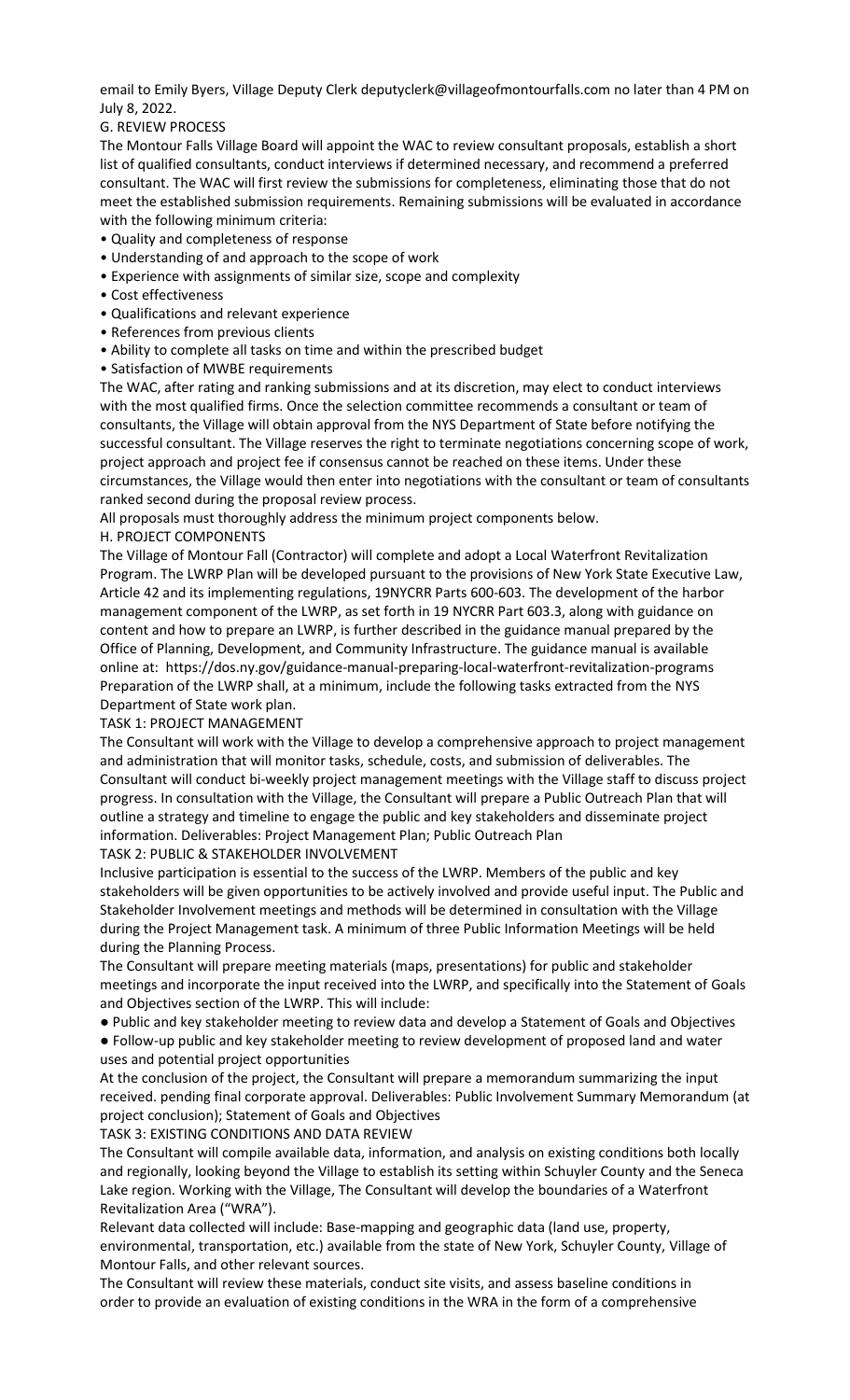Inventory & Analysis, including:

- Local and regional context
- Land uses and current zoning; resource conditions
- Land ownership
- Parcel level zoning
- Tourism and recreation facilities
- Natural, built and historic resources
- Condition of Infrastructure
- Environmental conditions and issues
- Topography and geology
- Environmentally sensitive features
- Water quality and pollution
- Vulnerability to environmental conditions and storm events
- Identify planned projects within the WRA

In this task, the Consultant will also conduct a review of Local Waterfront Revitalization Policies at the state and federal level that apply to the WRA.

Deliverables: Existing conditions and data review Technical Memorandum to include: (i.) WRA Boundary identification, (ii.) Summary of Inventory & Analysis, (iii.) Summary of Local Waterfront Revitalization Policies

# TASK 4: MARKET CONDITIONS

The Consultant will collaborate with the Schuyler County Partnership for Economic Development and the Village to understand the market conditions at a local and regional levels that would inform the development of a proposed use land program for the WRA. Pertinent information could include housing market data, employment data, income data, tourism data and education data. The Consultant will produce a summary of analysis and findings including recommendations that will inform potential development opportunities to include in the LWRP.

Deliverables: Market Conditions Technical Memo

TASK 5: POTENTIAL DEVELOPMENT OPPORTUNITIES

Pending final corporate approval, the Consultant will work with the Village to prepare potential development scenarios based on the goals and objectives, existing conditions evaluation and the market conditions assessment. This will include:

● Develop a series of proposed land and water uses for the WRA (2 alternatives proposed)

● Identify preferred new potential development opportunities within the WRA to be included in the

LWRP (number of alternatives to be developed with Village and through Public Engagement) ● Develop a Harbor Management Plan to address problems of conflict, congestion, and competition for space within the boundaries of the Village's waterfront resources Deliverables: (iv.) Proposed Land and Water Uses and Proposed Projects (including Harbor Management Plan) TASK 6: IMPLEMENTATION AND POLICY REVIEW

The Consultant will conduct a review of policies, regulations, and processes that will support, facilitate, and promote the LWRP. Based on these findings, The Consultant will develop policy and implementation recommendations.

Deliverables: (v.) Techniques for Local Implementation of the Program State and Federal Actions and Programs, (vi.) State and Federal Actions and Programs likely to affect Implementation, (vii.) Local Commitment and Consultation with other affected Federal, State, Regional and Local Agencies TASK 7: SEQRA DETERMINATION

The Village will identify the lead agency for SEQRA. The Consultant will prepare, distribute and file a Full Environmental Assessment Form for purposes of evaluating the importance/significance of the impacts associated with preparing and adopting the LWRP, as well as a determination of significance. Deliverables: SEQRA Determination Technical Memo

FINAL REPORT

The Consultant will compile task deliverables and produce a final LWRP report for the Village; included required sections:

- Statement of Goals and Objectives
- Section 1: WRA Boundary identification
- Section 2: Inventory & Analysis
- Section 3: Local Waterfront Revitalization Policies
- Section 4: Proposed Land and Water Uses and Proposed Projects (including Harbor Management Plan)

● Section 5: Techniques for Local Implementation of the Program State and Federal Actions and Programs ● Section 6: State and Federal Actions and Programs likely to affect Implementation

● Section 7: Local Commitment and Consultation with other affected Federal, State, Regional and Local Agencies

The Consultant will produce any additional required appendices.

The aforementioned resolution was put to vote and resulted in the following: AYES: Trustees Chicone, Smith, Confer, and Nolan. NOES: None. Resolution carried.